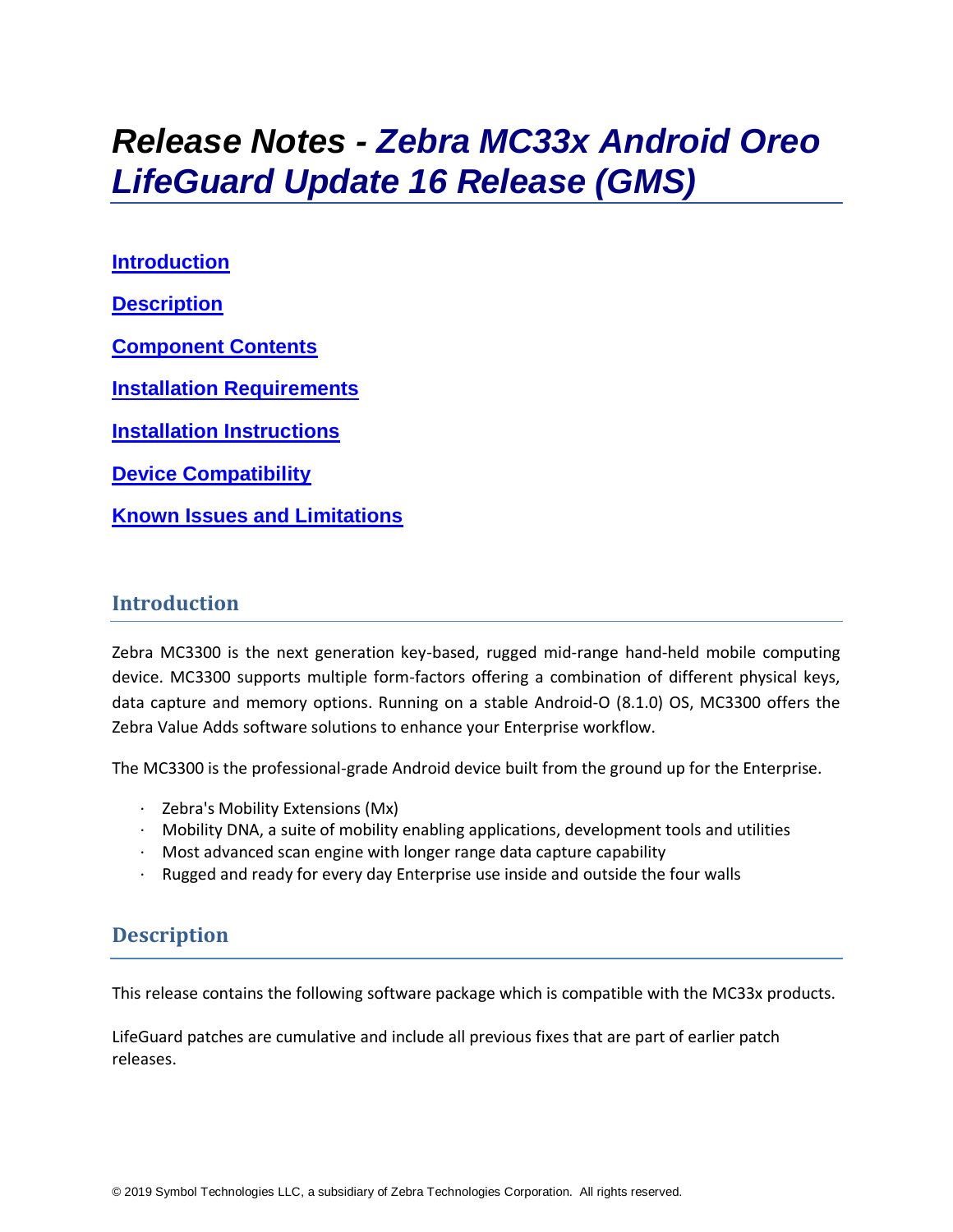# <span id="page-1-0"></span>**Component Contents**

| <b>Package Name</b>                  | <b>Package Description</b>                                                              |
|--------------------------------------|-----------------------------------------------------------------------------------------|
| CFE ATLAS 02-13-15.00-OG-U16-STD.zip | OTA incremental CFE v16 update software for GMS build<br>compatible for MC33x products. |

# **Component Version Info**

| <b>Component / Description</b>   | <b>Version</b>                    |  |  |
|----------------------------------|-----------------------------------|--|--|
| <b>Product Build Number</b>      | 02-13-15.00-OG-U16-STD            |  |  |
| <b>Android Version</b>           | 8.1.0                             |  |  |
| Linux Kernel                     | 3.10.84                           |  |  |
| Android SDK Level                | 27                                |  |  |
| Platform                         | QC8956                            |  |  |
| <b>Bluetooth Stack</b>           | 4.1                               |  |  |
| <b>Flash Size</b>                | 16/32GB                           |  |  |
| <b>RAM Size</b>                  | 2/4GB                             |  |  |
| <b>Scanning Framework</b>        | 22.0.6.1                          |  |  |
| DataWedge                        | 7.3.22                            |  |  |
| <b>EMDK</b>                      | 7.3.18.2318                       |  |  |
| MXMF / OSX                       | MXMF: 9.0.3.1 / OSX: QCT.81.8.8.2 |  |  |
| WiFi                             | FUSION_BA_2_11.0.0.024_O          |  |  |
|                                  | Radio: BA_2_11.0.0.017_O          |  |  |
|                                  | Application: BA_2_11.0.0.012_O    |  |  |
| <b>NFC</b>                       | Middleware: BA_2_11.0.0.015 O     |  |  |
|                                  | Firmware: 7.35.205.8 20181002     |  |  |
|                                  | NFC NCIHALx AR003C.8.3.0 O OpnSrc |  |  |
| PTT                              | 3.1.39                            |  |  |
| <b>Touch FW</b>                  | 26                                |  |  |
| RxLogger                         | 5.4.12.0                          |  |  |
| <b>Bluetooth Pairing Utility</b> | 3.14                              |  |  |
| Zebra Data Service               | 3.5.0.1162                        |  |  |
| <b>Files</b>                     | 8.1.0                             |  |  |
| <b>Stage Now</b>                 | 3.3.1.2000                        |  |  |
| <b>Battery Swap</b>              | 1.0                               |  |  |
| <b>User Guide</b>                | 1.0                               |  |  |
| Zebra Volume Control (ZVC)       | 2.1.0.14                          |  |  |
| <b>Battery Manger</b>            | 1.4.2                             |  |  |
| ActiveEdge                       | 2.5.16                            |  |  |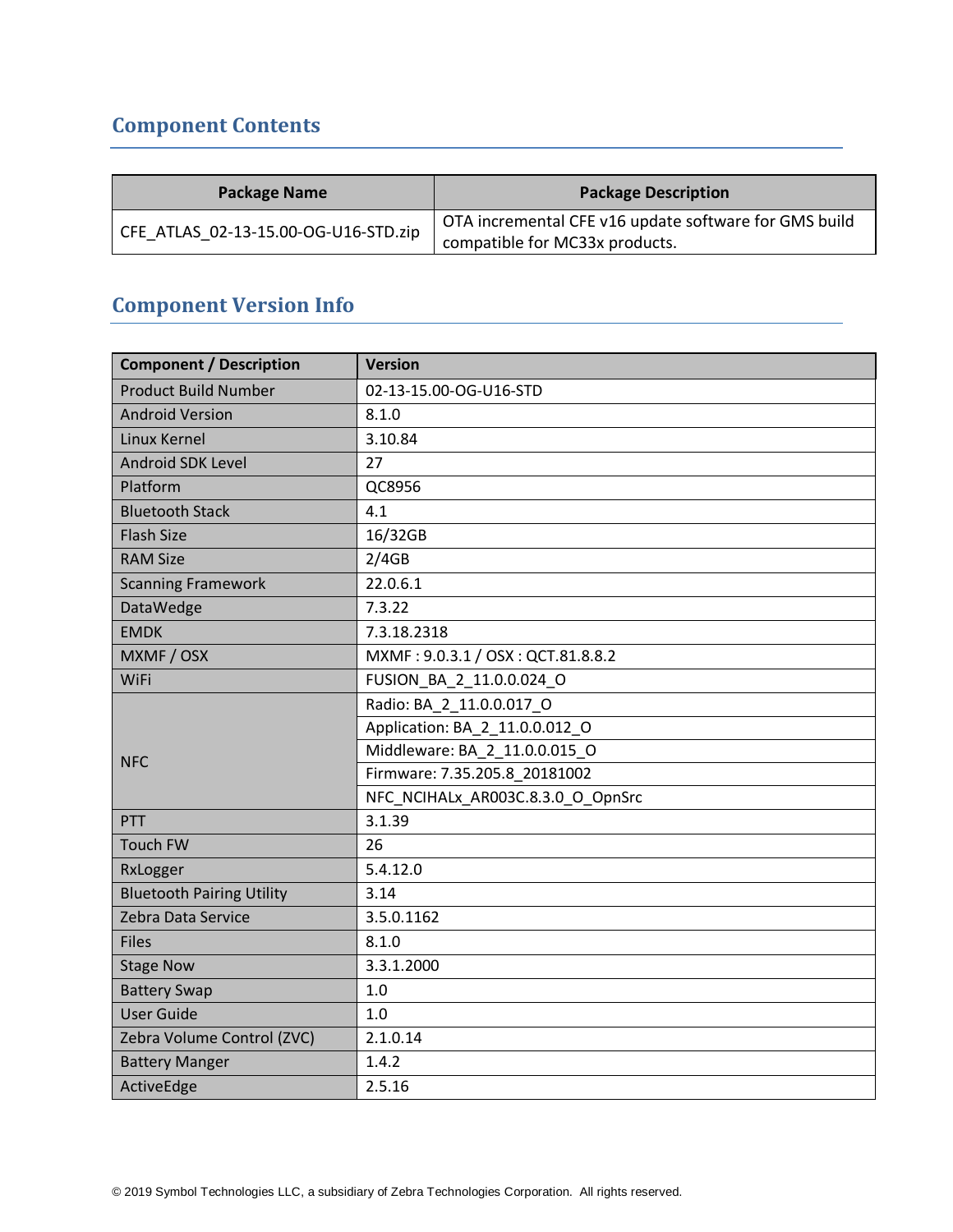| WorryFree WiFi Analyzer        | 3.2.20                                                         |
|--------------------------------|----------------------------------------------------------------|
| Device Central                 | 2.1.0.9                                                        |
| Zebra Software License Manager | 3.1.1                                                          |
| Audio                          | 0.8.0.0                                                        |
| <b>Acoustic Profiles</b>       | General: DO3.1 Cellular: N/A                                   |
| OemInfo                        | 1.0.1.1128                                                     |
| <b>OemConfig</b>               | 9.0.1.0                                                        |
| Enterprise Keyboard (EKB)      | 2.1.1.3                                                        |
| Diagnostic Tool                | 1.17.0.9                                                       |
| <b>Finger Print</b>            | Zebra/MC33/MC33:8.1.0/02-13-15.00-OG-U16-STD/96:user/release-  |
|                                | keys                                                           |
|                                | Zebra/MC33/MC33C:8.1.0/02-13-15.00-OG-U16-STD/96:user/release- |
|                                | keys                                                           |
| Security Patch Level           | July 01 2019                                                   |
| <b>GMS Version</b>             | 8.1 201809                                                     |

#### **1. CFE v16 Updates:**

- ❖ CFE\_ATLAS\_02-13-15.00-OG-U16-STD.zip (GMS)
- 1. **Android Security Patch Level: July 01, 2019**. Use the link below to see the Android Security bulletin for more information: <https://source.android.com/security/bulletin/>
- 2. Updated below mentioned components: For more detail please refer [http://techdocs.zebra.com](http://techdocs.zebra.com/)
	- DataWedge Version 7.3.22
		- a. SYMBOL TRIGGER 6 virtual key can be mapped using KeyManagerCSP to any physical keys and the mapped physical keys can then be used to trigger RFIDWedge.
	- $MXMF Version 9.0.3.1$ 
		- a. SPR36768 Resolved an issue wherein EHS Hostname in title was not reflecting updated Hostname after device reboot.
	- $\bullet$  EKB Version 2.1.1.3
		- a. SPR37353 Enabled remapping of the right-side emoji icon in the EKB, both left and right emoji icons will be remapped to same key.
	- EMDK Version 7.3.18.2318
	- OSx Version QCT.81.8.8.2
	- Zebra Data Service Version 3.5.0.1162
	- OemInfo Version 1.0.1.1128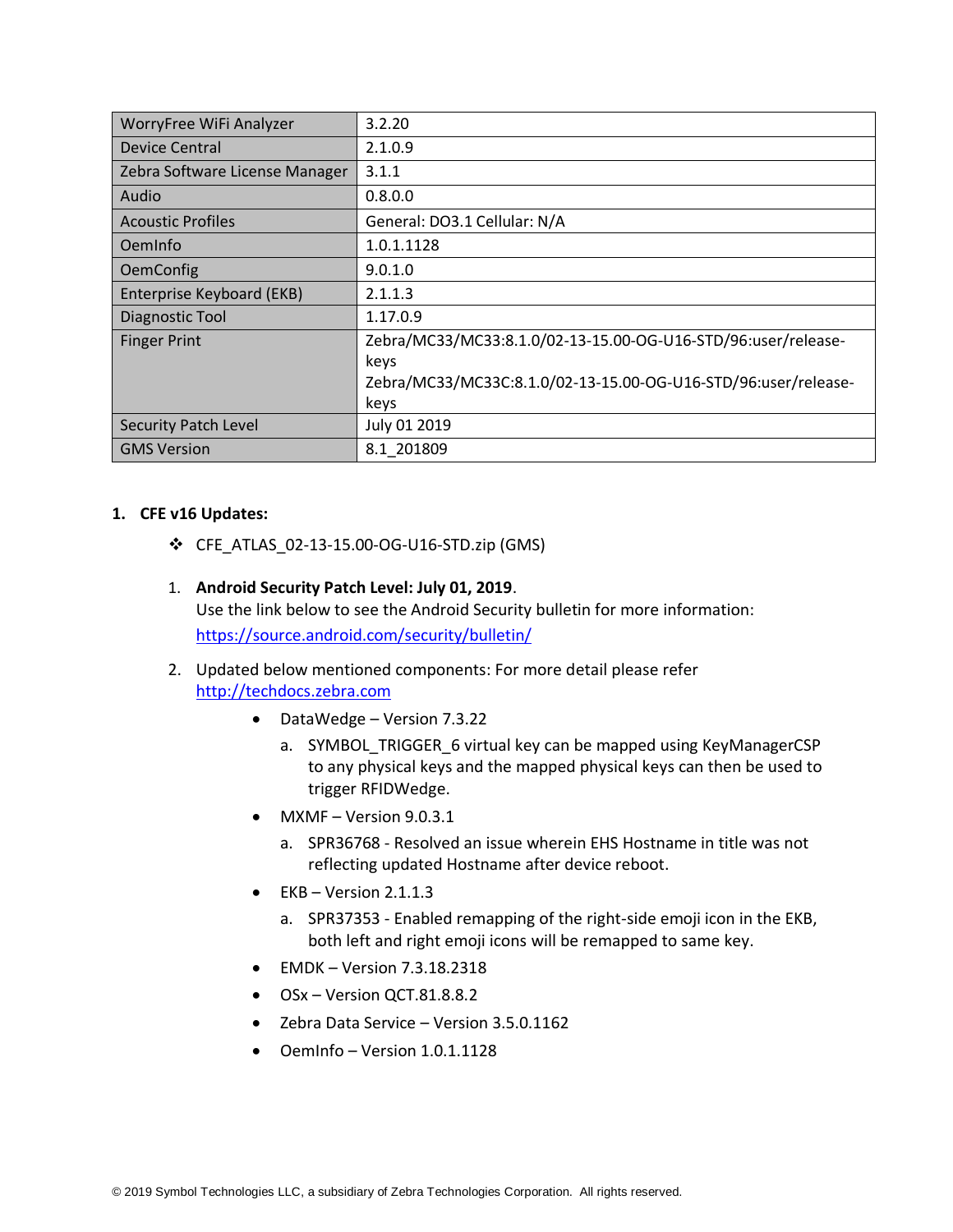- 1. SPR35991 Resolved an issue wherein when soft-keyboard is switched, sometimes scan data stops to transmit to apps.
- 2. SPR36946 Resolved an issue wherein System UI crashes whenever user tries to open settings related options on user screen in EHS.
- 3. SPR36967 Resolved an issue wherein downgrading LG patch will cause "Error Zebra Plugin Stopped" popup.
- 4. CHINA/Indonesia SKU Support LTE/4G network option/capability is disabled for China/Indonesia SKU's.

#### **2. CFE v15 Updates:**

- ❖ CFE\_ATLAS\_02-13-15.00-OG-U15-STD.zip (GMS)
- 3. **Android Security Patch Level: June 01, 2019**. Use the link below to see the Android Security bulletin for more information: <https://source.android.com/security/bulletin/>
- 4. Updated below mentioned components: For more detail please refer [http://techdocs.zebra.com](http://techdocs.zebra.com/)
	- DataWedge Version 7.3.21
		- a. SPR37060 Resolved an issue wherein Datawedge was not disabling the scanner upon resume during app transition from background to foreground causing intermittent scanning failures.
		- b. SPR37124 Resolved an issue wherein ADF rule with crunch spaces was removing last character from barcode data with space.
	- EMDK Version 7.3.17.2317
		- b. SPR36925: Resolved an issue wherein scanner was not available for second app when an ANR or crash occurred on the first app.
	- MXMF Version 9.0.2.9
		- a. SPR36994 Resolved MX initialization issue wherein EHS was calling MX before completion of MX initialization process.
	- $\bullet$  EKB Version 2.1.1.2
	- Device Central Version 2.1.0.9
	- 5. SPR36961 Fixed an issue wherein User installation of RFID apps does not persist on non-RFID devices after reboot.
	- 6. SPR36897: Added dun type to Telstra-M2M APN.
	- 7. SPR37175 Fixed an issue wherein Two apps can enable the same scanner without one app releasing it.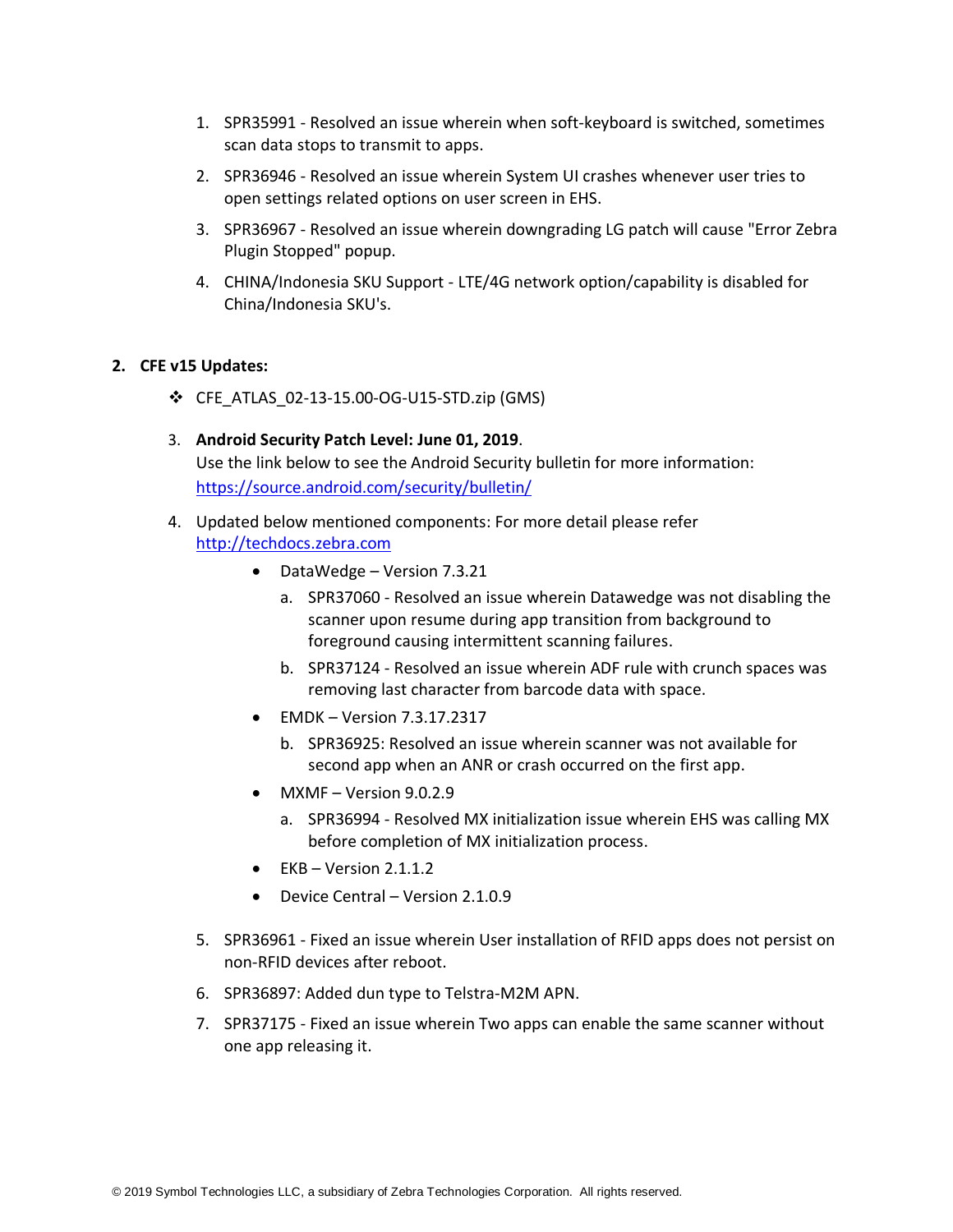8. SPR36927 - Resolved an issue wherein scanner was not available for any app when multiple apps enabled the scanner and any app among them disable the scanner when it moves to background.

#### **3. CFE v14 Updates:**

- ❖ CFE\_ATLAS\_02-13-15.00-OG-U14-STD.zip (GMS)
- 5. **Android Security Patch Level: May 01, 2019**. Use the link below to see the Android Security bulletin for more information: <https://source.android.com/security/bulletin/>
- 6. Updated below mentioned components: For more detail please refer [http://techdocs.zebra.com](http://techdocs.zebra.com/)
	- DataWedge Version 7.3.18
	- StageNow Version 3.3.1.2000
	- $\bullet$  FMDK Version 7.3.14.2314
	- MXMF Version 9.0.2.4
	- $\bullet$  DDT Version 1.17.0.9
	- $\bullet$  EKB Version 2.1.1.0
	- OemConfig Version 9.0.1.0
	- Scanning Framework Version 22.0.6.1
		- a. DotCode Symbology support is added for SE4750, SE4850, SE4710 and Camera Scanning.
		- b. Digimarc barcode decoding support is added for Camera Scanning.
		- c. Support for new Symbologies named FebraBan and Gridmatrix is added.
		- d. Instant Data Reporting (MultiBarcode) feature support is added.
	- OSx Version QCT.81.8.7
	- 9. SPR36846/36693 Fixed an issue wherein SIP shown area was patched up with white background when "Show Virtual Keyboard" setting is off and web page is opened.
	- 10. SPR36170 Fixed an issue wherein ntp sync does not work when parameters are updated using Stagenow.
	- 11. SPR36143 Resolved an issue wherein remapping of control modifier keys were not persisting across a reboot.
	- 12. SPR36697 Resolved an issue wherein alpha keys do not work properly on 29-key keyboard.

#### **2. CFE v13 Updates:**

❖ CFE\_ATLAS\_02-13-15.00-OG-U13-STD.zip (GMS)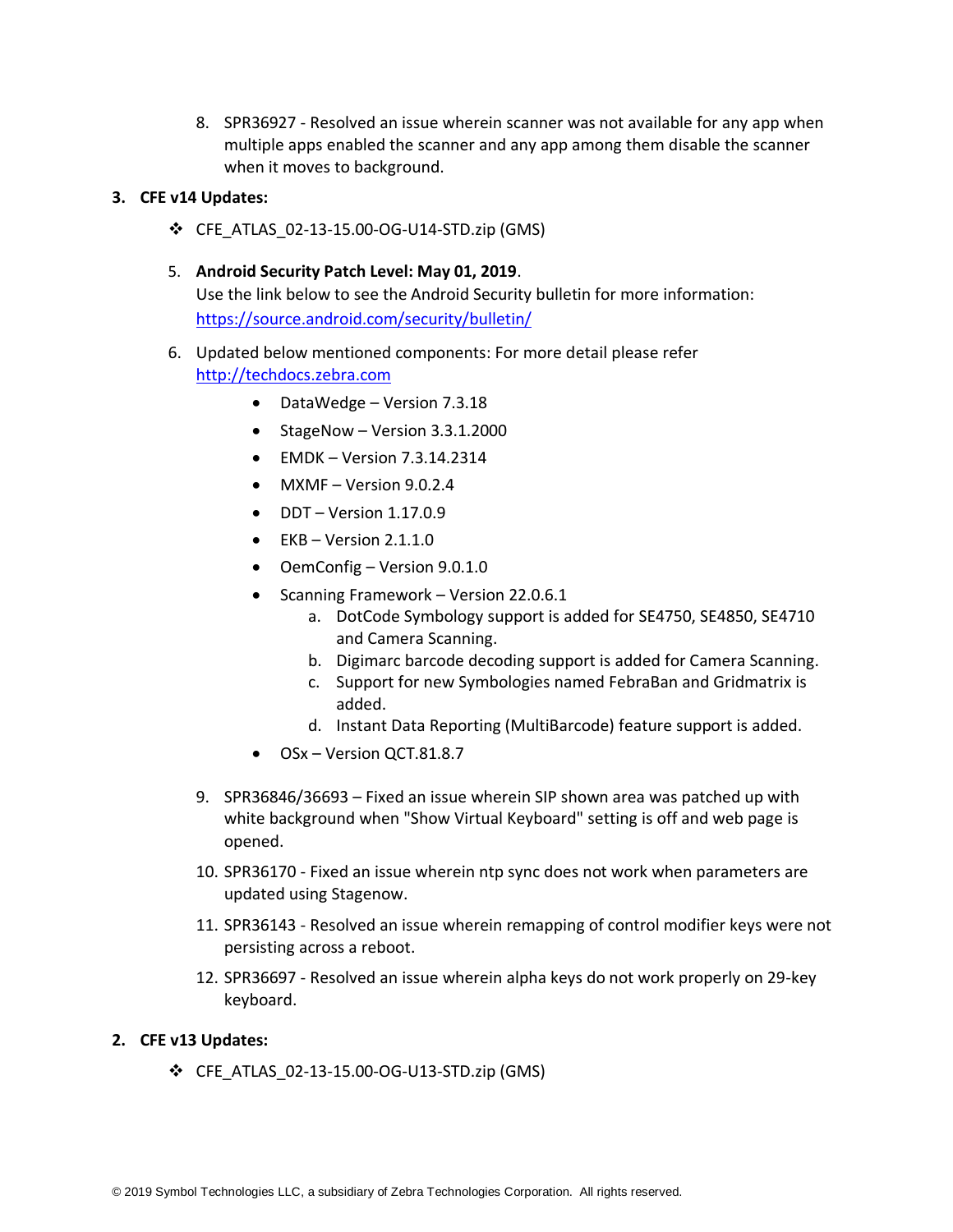#### 1. **Android Security Patch Level: April 01, 2019**.

Use the link below to see the Android Security bulletin for more information: <https://source.android.com/security/bulletin/>

- 2. Updated below mentioned components: For more detail please refer [http://techdocs.zebra.com](http://techdocs.zebra.com/)
	- PTT Version 3.1.39
	- Device Central Version 2.0.22.1
	- OSX Version QCT.81.8.6\_4
		- a. SPR36117/36095 Resolved an issue wherein the scanned data would not come to the Apps, Airplane menu item was missing in the Power key menu and Home and recent buttons were not functional.

#### **3. CFE v12 Updates:**

- ❖ CFE\_ATLAS\_02-13-15.00-OG-U12-STD.zip (GMS)
- 1. **Android Security Patch Level: February 01, 2019**. Use the link below to see the Android Security bulletin for more information: <https://source.android.com/security/bulletin/>
- 2. Updated below mentioned components: For more detail please refer [http://techdocs.zebra.com](http://techdocs.zebra.com/)
	- i. WorryFree WiFi Analyzer Version 3.2.20
		- ii. MX: 8.4.1.3
			- a. SPR35665 Resolved an issue wherein Google Keyboard settings was not persisting.
			- b. SPR35491/35856 Resolved an issue wherein Analytics Manager was throwing "Index out of bound error " when a StageNow Barcode is scanned.
			- c. SPR35928 Resolved an issue where Clock Manager CSP accepts timezone id in "/Etc" Olson format.
			- d. SPR35908 Resolved an issue wherein admin and user generated certificates could not be downloaded from external server.
			- e. SPR34771 Resolved synchronization issue while checking with accessmanager.
		- iii. StageNow client: 3.2.1.0
		- iv. OEMConfig: 8.4.0.1
		- v. Datawedge: 7.2.5
		- vi. EKB: 2.0.1.9
			- a. SPR35603 Fixed an issue wherein Enterprise Keyboard was getting disappeared when external Keyboard was connected.
		- vii. EMDK: 7.2.2.2202
		- viii. DDT: 1.16.1.3
- 3. SPR36019 Resolved an issue wherein serial port control signals were not working as expected.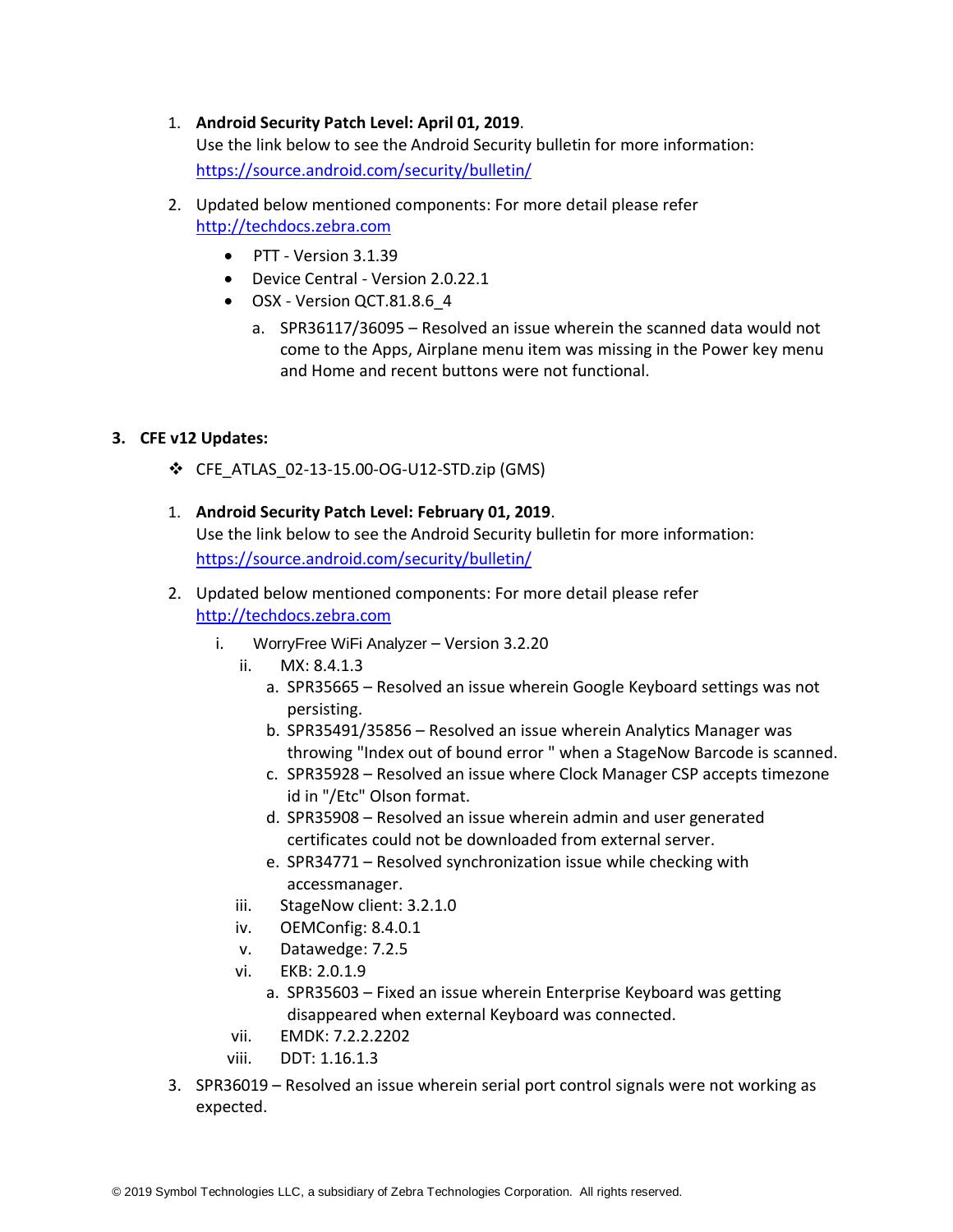#### **4. CFE v11 Updates:**

- ❖ CFE\_ATLAS\_02-13-15.00-OG-U11-STD.zip (GMS)
- 1. **Android Security Patch Level: December 01, 2018**. Use the link below to see the Android Security bulletin for more information: <https://source.android.com/security/bulletin/>
- 2. Updated below mentioned components: For more detail please refer [http://techdocs.zebra.com](http://techdocs.zebra.com/)
	- i. WLAN Version FUSION\_BA\_2\_11\_0.0.024\_O
		- ii. ZVC Version 2.1.0.14
		- iii. OemInfo Version 1.0.0.1059

### <span id="page-6-0"></span>**Installation Requirements**

- ADB installed on the PC (including adb drivers)
- USB debugging turned ON (from Developer options)
- MC33x has at least:
	- o Version 02-13-15.00-OG-U01-STD

## <span id="page-6-1"></span>**Installation Instructions**

#### CFE software update procedure for MC33x:

The installation instructions assume you have ADB installed on your PC (the adb drivers etc..) and your MC33x has developer options enabled and USB debugging ON. Instructions on HOW TO enable ADB is also captured in the user guide.

- 1. Connect the MC33x to the PC using the USB data cable or through the cradle.
- 2. You may need to pull down the top menu and if you see "USB for charging", touch it and then change it to "File transfers".
- 3. Open Command Prompt, run *"adb devices"* and check if you can see the device's serial number… If yes, proceed… if not, you will need to get the PC set up with the proper drivers or install an External SD Card.
- 4. You may also get a pop up on your PC (Win 7) that you will be connected as a Portable Media Player… this can be ignored.

#### ❖ **Download Image**

a) CFE\_ATLAS\_02-13-15.00-OG-U16-STD.zip listed above in content section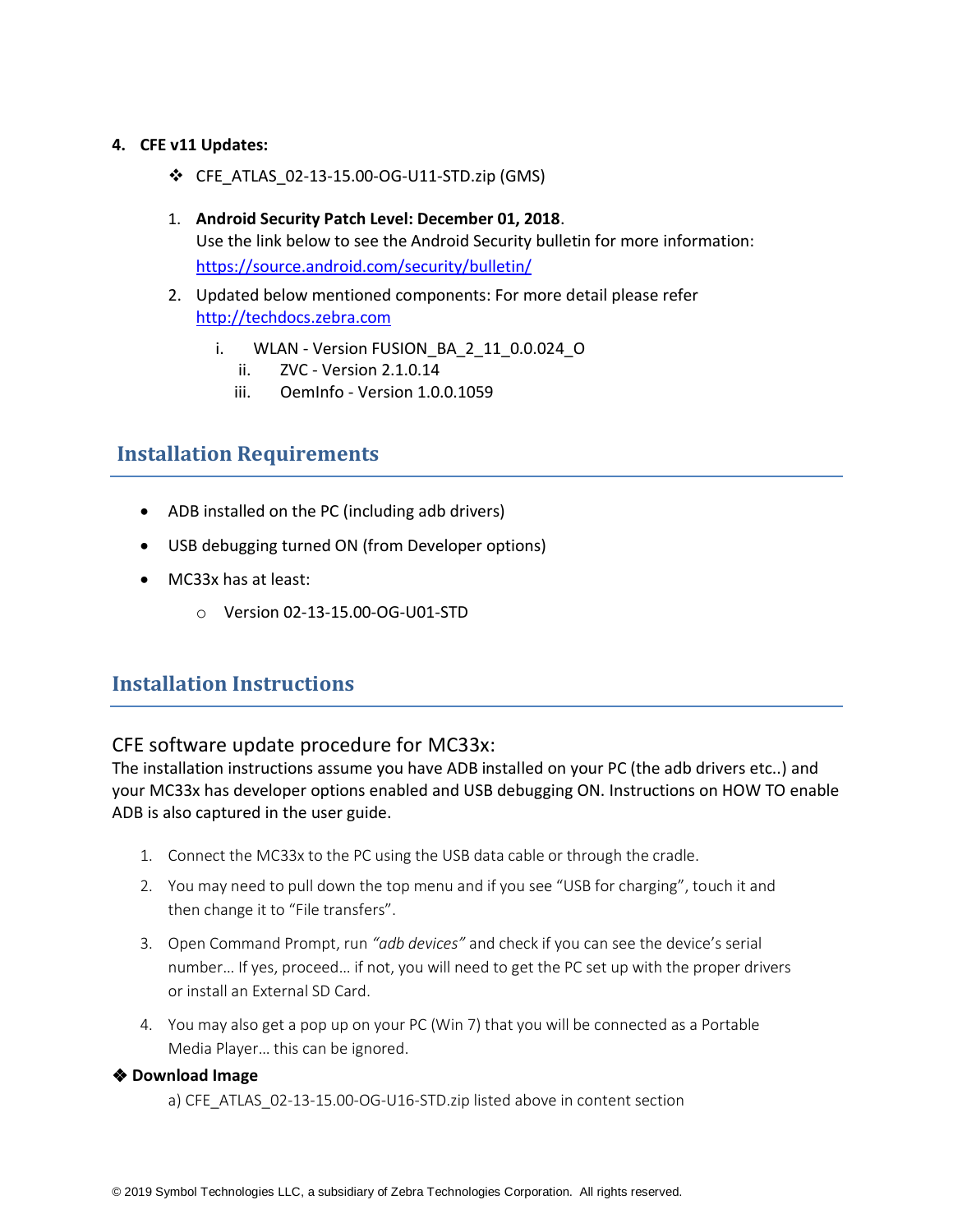- 5. Entering Recovery Mode
	- a. Choice 1: In Command Prompt, type *"adb reboot recovery"* and click enter.
	- b. Choice 2:
		- Reboot the device while holding the Pistol Grip Trigger (GUN Device) or the Right Scan Trigger (BRICK Device)
		- When Zebra Technologies logo appears on the screen release the trigger
- 6. Your MC33x will reboot and put you on the Android Recovery screen.
- 7. If applying update via sideload Method
	- a. Use the Volume + and to highlight, "Apply update from ADB" and press the Power key to select it for applying OS upgrade package
- 8. if applying update via External SD card
	- a. Use the Volume + and to highlight "Apply update from SD card" and press the Power Key to select it
	- b. Use the Volume + and to highlight package CFE\_ATLAS\_02-13-15.00-OG-U16-STD.zip and press the Power Key to select it.
	- c. Go to Step 10 once above steps are completed
- 9. With your Command Prompt open in the Host machine, type *"adb sideload"* command and add a space and then drag and drop the CFE\_ATLAS\_02-13-15.00-OG-U16-STD.zip file on to it and click enter.
	- a. Your PC screen will show files being installed and a little blue horizontal progress bar on your device will show status... and after about  $6<sup>\sim</sup>$  minutes (could be 10+ minutes if installing GMS) it should be done and you should be back at the Android Recovery screen.
- 10. *"Reboot system now"* is highlighted. Press the Power Key to Reboot.
- 11. At the Home Screen, we need to verify that the BSP upgrade took place and set the Date & Time.
	- a. Go to "Settings" and scroll down to "About phone" and look at the "Build number". It should start with "02-13-15.00-OG-U16-STD release keys". Now you are on the correct BSP.
- 12. Now you are all set to use your MC33x.

# <span id="page-7-0"></span>**Device Compatibility**

This software release has been approved for use on the following devices.

| <b>Device Part Number</b> | <b>Operating System</b> | <b>Device Part number</b> | <b>Operating System</b> |
|---------------------------|-------------------------|---------------------------|-------------------------|
| MC330K-GE3HA3NA           | Android N, O            | MC330M-RL4SG2RW           | Android N, O            |
| MC330K-GE3HA3RW           | Android N, O            | MC330M-SI2HA2RW           | Android N, O            |
| MC330K-GE4HA3NA           | Android N, O            | MC330M-SI30A2RW           | Android N, O            |
| MC330K-GE4HA3RW           | Android N, O            | MC330M-SI3HA2NA           | Android N, O            |
| MC330K-GE4HA4NA           | Android N, O            | MC330M-SI3HA2RW           | Android N, O            |

| <b>Device Part number</b> | <b>Operating System</b> |
|---------------------------|-------------------------|
| MC330M-RL4SG2RW           | Android N, O            |
| MC330M-SI2HA2RW           | Android N, O            |
| MC330M-SI30A2RW           | Android N, O            |
| MC330M-SI3HA2NA           | Android N, O            |
| MC330M-SI3HA2RW           | Android N, O            |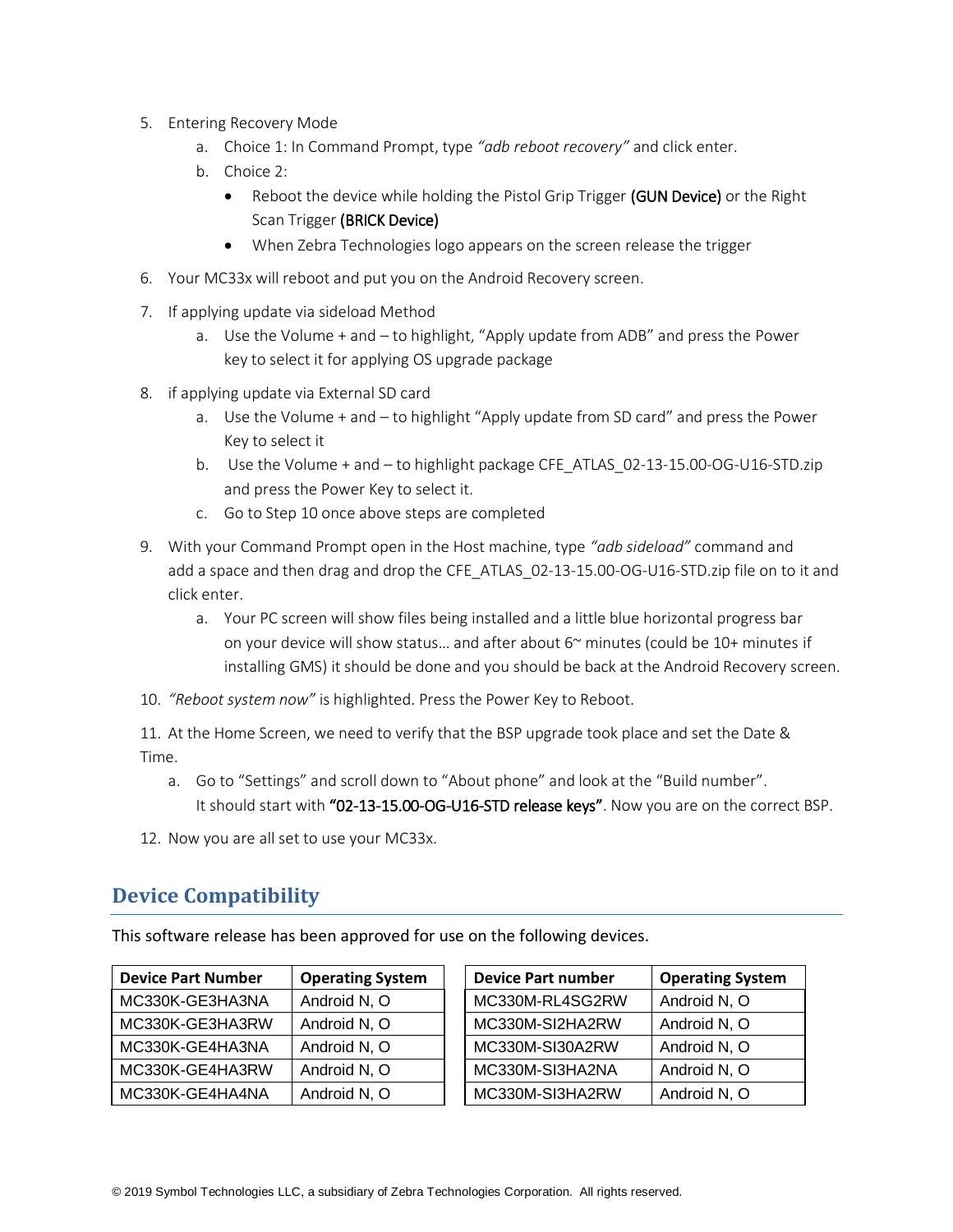| MC330K-GE4HA4RW | Android N, O | MC330M-SI40A2NA | Android N, O |
|-----------------|--------------|-----------------|--------------|
| MC330K-GI3HA3NA | Android N, O | MC330M-SI4HA2NA | Android N, O |
| MC330K-GI3HA3RW | Android N, O | MC330M-SI4HA2RW | Android N, O |
| MC330K-GI3HA4RW | Android N, O | MC330M-SI4HG2NA | Android N, O |
| MC330K-GI4HA3NA | Android N, O | MC330M-SL2HA2RW | Android N, O |
| MC330K-GI4HA3RW | Android N, O | MC330M-SL2HG2RW | Android N, O |
| MC330K-GI4HA4NA | Android N, O | MC330M-SL3HA2NA | Android N, O |
| MC330K-GI4HA4RW | Android N, O | MC330M-SL3HA2RW | Android N, O |
| MC330K-GI4HG3NA | Android N, O | MC330M-SL4HA2NA | Android N, O |
| MC330K-GI4HG3RW | Android N, O | MC330M-SN3HA2RW | Android N, O |
| MC330K-GI4HG4NA | Android N, O | MC330M-SN4HA2NA | Android N, O |
| MC330K-GI4HG4RW | Android N, O | MC330M-RL2SG2US | Android N, O |
| MC330K-GL2HA3RW | Android N, O | MC330M-SL4HG2US | Android N, O |
| MC330K-GL3HA3RW | Android N, O | MC330M-SL3HG2US | Android N, O |
| MC330K-GL3HA4RW | Android N, O | MC330M-RL4SG2US | Android N, O |
| MC330K-GL4HA3NA | Android N, O | MC330M-RL3HG2US | Android N, O |
| MC330K-GL4HA3RW | Android N, O | MC330M-SN4HG2US | Android N, O |
| MC330K-GL4HA4NA | Android N, O | MC330M-SI3HG2US | Android N, O |
| MC330K-GL4HA4RW | Android N, O | MC330M-GL4HG2US | Android N, O |
| MC330K-GL4HG3RW | Android N, O | MC330M-GL3HG2US | Android N, O |
| MC330K-RC3HA4NA | Android N, O | MC330M-GL2HG2US | Android N, O |
| MC330K-RC3HA4RW | Android N, O | MC330M-GI3HG2US | Android N, O |
| MC330K-RC3HG4RW | Android N, O | MC330M-GI2HG2US | Android N, O |
| MC330K-RC4HA4NA | Android N, O | MC330K-SN4HG3US | Android N, O |
| MC330K-RC4HA4RW | Android N, O | MC330K-SI3HG3US | Android N, O |
| MC330K-RL3HA3RW | Android N, O | MC330K-GL4HG3US | Android N, O |
| MC330K-RL3HG3RW | Android N, O | MC330K-RC4HG4US | Android N, O |
| MC330K-RL3SG3RW | Android N, O | MC330K-RC3HG4US | Android N, O |
| MC330K-RL4HA3NA | Android N, O | MC330K-GL4HG4US | Android N, O |
| MC330K-RL4HA3RW | Android N, O | MC330K-GI3HG3US | Android N, O |
| MC330K-RL4HG3NA | Android N, O | MC330K-SP4HG4US | Android N, O |
| MC330K-SB3HA4NA | Android N, O | MC330K-SP3HG4US | Android N, O |
| MC330K-SB3HA4RW | Android N, O | MC330K-SB3HG4US | Android N, O |
| MC330K-SB3HG4RW | Android N, O | MC330K-SE4HG3US | Android N, O |
| MC330K-SB4HA4NA | Android N, O | MC330K-SE3HG3US | Android N, O |
| MC330K-SB4HA4RW | Android N, O | MC330K-SE2HG3US | Android N, O |
| MC330K-SB4HG4NA | Android N, O | MC330K-GE4HG3US | Android N, O |
| MC330K-SE2HA3RW | Android N, O | MC330K-GE3HG3US | Android N, O |
| MC330K-SE3HA3NA | Android N, O | MC330K-GE2HG3US | Android N, O |
| MC330K-SE3HA3RW | Android N, O | MC330K-SG4HG4US | Android N, O |
| MC330K-SE4HA3NA | Android N, O | MC330K-SG3HG4US | Android N, O |
| MC330K-SE4HA3RW | Android N, O | MC330K-SG2HG4US | Android N, O |
|                 |              |                 |              |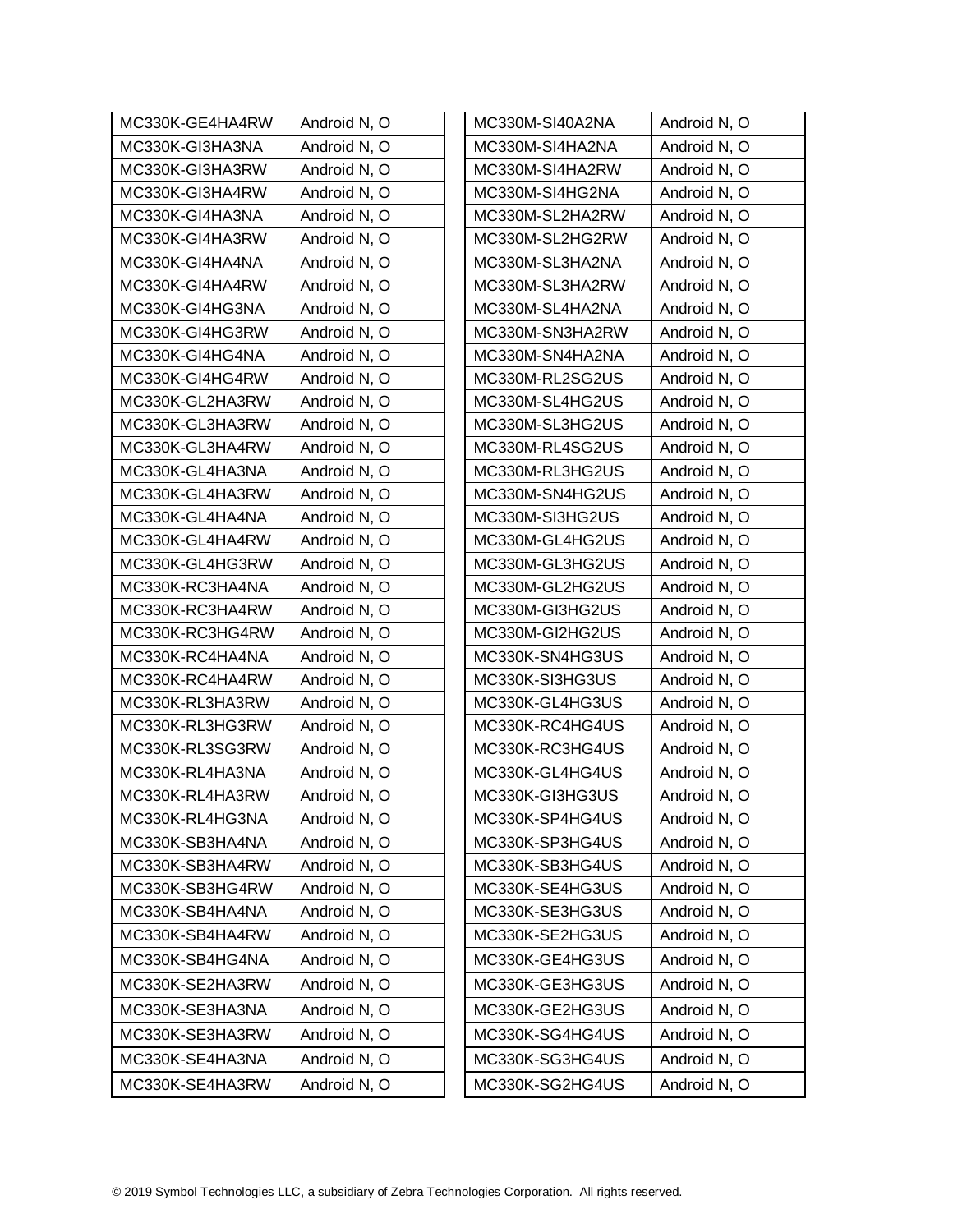| MC330K-SG3HA4NA | Android N, O | MC330K-GE4HG4US   | Android N, O |
|-----------------|--------------|-------------------|--------------|
| MC330K-SG3HA4RW | Android N, O | MC330K-GE2HG4US   | Android N, O |
| MC330K-SG4HA4NA | Android N, O | MC330K-GI3HG3US01 | Android N, O |
| MC330K-SI2HA3RW | Android N, O | MC330M-SN3HG2RW   | Android N, O |
| MC330K-SI3HA3NA | Android N, O | MC330M-SL3HG2RW   | Android N, O |
| MC330K-SI3HA3RW | Android N, O | MC330M-SI4HG2RW   | Android N, O |
| MC330K-SI3HG3RW | Android N, O | MC330M-SI3HG2RW   | Android N, O |
| MC330K-SI4HA3NA | Android N, O | MC330M-SI2HG2RW   | Android N, O |
| MC330K-SI4HA3RW | Android N, O | MC330M-RL3HG2RW   | Android N, O |
| MC330K-SI4HG3NA | Android N, O | MC330M-RL2SG2RW   | Android N, O |
| MC330K-SL2HA3RW | Android N, O | MC330M-GL4HG2RW   | Android N, O |
| MC330K-SL4HA3RW | Android N, O | MC330M-GL2HG2RW   | Android N, O |
| MC330K-SN3HA3RW | Android N, O | MC330M-GI4HG2RW   | Android N, O |
| MC330K-SN4HA3NA | Android N, O | MC330M-GI4HG2IN   | Android N, O |
| MC330K-SN4HA3RW | Android N, O | MC330M-GI3HG2IN   | Android N, O |
| MC330K-SP3HA4NA | Android N, O | MC330M-GI2HG2RW   | Android N, O |
| MC330K-SP3HA4RW | Android N, O | MC330K-SP4HG4RW   | Android N, O |
| MC330K-SP4HA4NA | Android N, O | MC330K-SP3HG4RW   | Android N, O |
| MC330K-SP4HA4RW | Android N, O | MC330K-SN4HG3RW   | Android N, O |
| MC330M-GI2HA2NA | Android N, O | MC330K-SN3HG3RW   | Android N, O |
| MC330M-GI2HA2RW | Android N, O | MC330K-SL4HG3RW   | Android N, O |
| MC330M-GI30A2RW | Android N, O | MC330K-SL2HG3RW   | Android N, O |
| MC330M-GI3HA2IN | Android N, O | MC330K-SI4HG3RW   | Android N, O |
| MC330M-GI3HA2NA | Android N, O | MC330K-SI2HG3RW   | Android N, O |
| MC330M-GI3HA2RW | Android N, O | MC330K-SG3HG4RW   | Android N, O |
| MC330M-GI3HG2RW | Android N, O | MC330K-SG2HG4RW   | Android N, O |
| MC330M-GI40A2NA | Android N, O | MC330K-SE4HG3RW   | Android N, O |
| MC330M-GI4HA2IN | Android N, O | MC330K-SE3HG3RW   | Android N, O |
| MC330M-GI4HA2NA | Android N, O | MC330K-SE2HG3RW   | Android N, O |
| MC330M-GI4HA2RW | Android N, O | MC330K-SB4HG4RW   | Android N, O |
| MC330M-GI4HG2NA | Android N, O | MC330K-RL4HG3RW   | Android N, O |
| MC330M-GL2HA2NA | Android N, O | MC330K-RC4HG4RW   | Android N, O |
| MC330M-GL2HA2RW | Android N, O | MC330K-GL4HG3RW   | Android N, O |
| MC330M-GL3HA2NA | Android N, O | MC330K-GL3HG4RW   | Android N, O |
| MC330M-GL3HA2RW | Android N, O | MC330K-GL3HG3RW   | Android N, O |
| MC330M-GL3HG2RW | Android N, O | MC330K-GL2HG3RW   | Android N, O |
| MC330M-GL40A2NA | Android N, O | MC330K-GI3HG4RW   | Android N, O |
| MC330M-GL40A2RW | Android N, O | MC330K-GI3HG3RW   | Android N, O |
| MC330M-GL4HA2NA | Android N, O | MC330K-GE4HG4RW   | Android N, O |
| MC330M-GL4HA2RW | Android N, O | MC330K-GE4HG3RW   | Android N, O |
|                 |              |                   |              |

| MC330K-GE4HG4US   | Android N, O |
|-------------------|--------------|
| MC330K-GE2HG4US   | Android N, O |
| MC330K-GI3HG3US01 | Android N, O |
| MC330M-SN3HG2RW   | Android N, O |
| MC330M-SL3HG2RW   | Android N, O |
| MC330M-SI4HG2RW   | Android N, O |
| MC330M-SI3HG2RW   | Android N, O |
| MC330M-SI2HG2RW   | Android N, O |
| MC330M-RL3HG2RW   | Android N, O |
| MC330M-RL2SG2RW   | Android N, O |
| MC330M-GL4HG2RW   | Android N, O |
| MC330M-GL2HG2RW   | Android N, O |
| MC330M-GI4HG2RW   | Android N, O |
| MC330M-GI4HG2IN   | Android N, O |
| MC330M-GI3HG2IN   | Android N, O |
| MC330M-GI2HG2RW   | Android N, O |
| MC330K-SP4HG4RW   | Android N, O |
| MC330K-SP3HG4RW   | Android N, O |
| MC330K-SN4HG3RW   | Android N, O |
| MC330K-SN3HG3RW   | Android N, O |
| MC330K-SL4HG3RW   | Android N, O |
| MC330K-SL2HG3RW   | Android N, O |
| MC330K-SI4HG3RW   | Android N, O |
| MC330K-SI2HG3RW   | Android N, O |
| MC330K-SG3HG4RW   | Android N, O |
| MC330K-SG2HG4RW   | Android N, O |
| MC330K-SE4HG3RW   | Android N, O |
| MC330K-SE3HG3RW   | Android N, O |
| MC330K-SE2HG3RW   | Android N, O |
| MC330K-SB4HG4RW   | Android N, O |
| MC330K-RL4HG3RW   | Android N, O |
| MC330K-RC4HG4RW   | Android N, O |
| MC330K-GL4HG3RW   | Android N, O |
| MC330K-GL3HG4RW   | Android N, O |
| MC330K-GL3HG3RW   | Android N, O |
| MC330K-GL2HG3RW   | Android N, O |
| MC330K-GI3HG4RW   | Android N, O |
| MC330K-GI3HG3RW   | Android N, O |
| MC330K-GE4HG4RW   | Android N, O |
| MC330K-GE4HG3RW   | Android N, O |